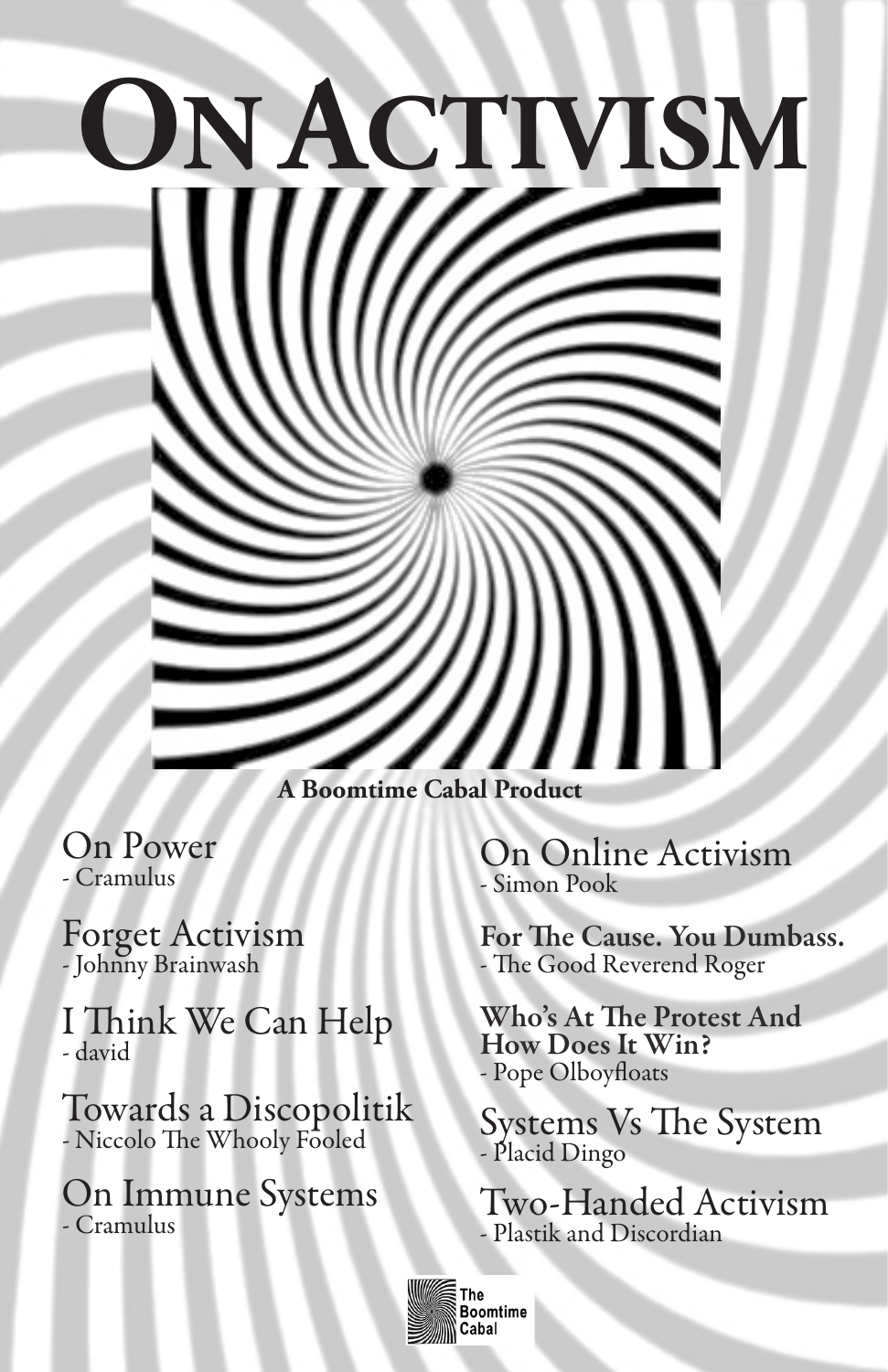#### *ON POWER* by Cramulus



Politics is about power. Power is not itself evil, it is a tool used to accomplish a goal. When a marginalized group seeks to correct societal injustice, what they are really trying to do is re-balance power so it will be in their favor. Justice is the cover story. It's a social construct used in service of a political end.

Justice and morality are cousins, but they live independently. What is good is not always just, and what is just is not always good.

The organs of "public discipline" (discipline here meaning obedience) have changed greatly in the last few centuries. We used to throw people in dungeons, now they go to prisons. We used to torture people to death in public, now we do it in private. What changed? It's not that we became more moral. It's that those old systems (the dungeon, torture chamber, auto-da-fe) were ineffective. They were ineffective because they churned up resistance. People rebelled against justice systems which seemed arbitrary and out of control. The judge and jury and public trial was invented so that the victims of these systems would be confused about who to lynch. [1]

Today we are still confused. Most of our discussions about justice and politics are aimed at dead ends because we do not have a coherent theory of activism. It is very hard to see where to throw your weight so that it will actually move something in the way you'd like. Every system that can change the world for the better is continually mis-framed or coopted.

This can lead to a cynical headspace where it seems like getting involved with anything is a waste of time. This complacency serves those who benefit from the current power balance.

We are overwhelmed by competing ideas of how to help this fucked up world get better. Should I write a letter to a politician? Attend a protest? Leave a nasty Youtube comment? Donate money to something? How do you compare the values of these things?

We are like consumers standing in a supermarket aisle, overwhelmed and paralyzed by 23 different kinds of sauce. When there's too much information to process, the decision criteria gets narrowed down to the price and the label design. The people who set the price and design the label have the real power here. Recognizing this power makes you a bit less vulnerable to it, but only if you resist your initial gut impulse and make an informed decision instead.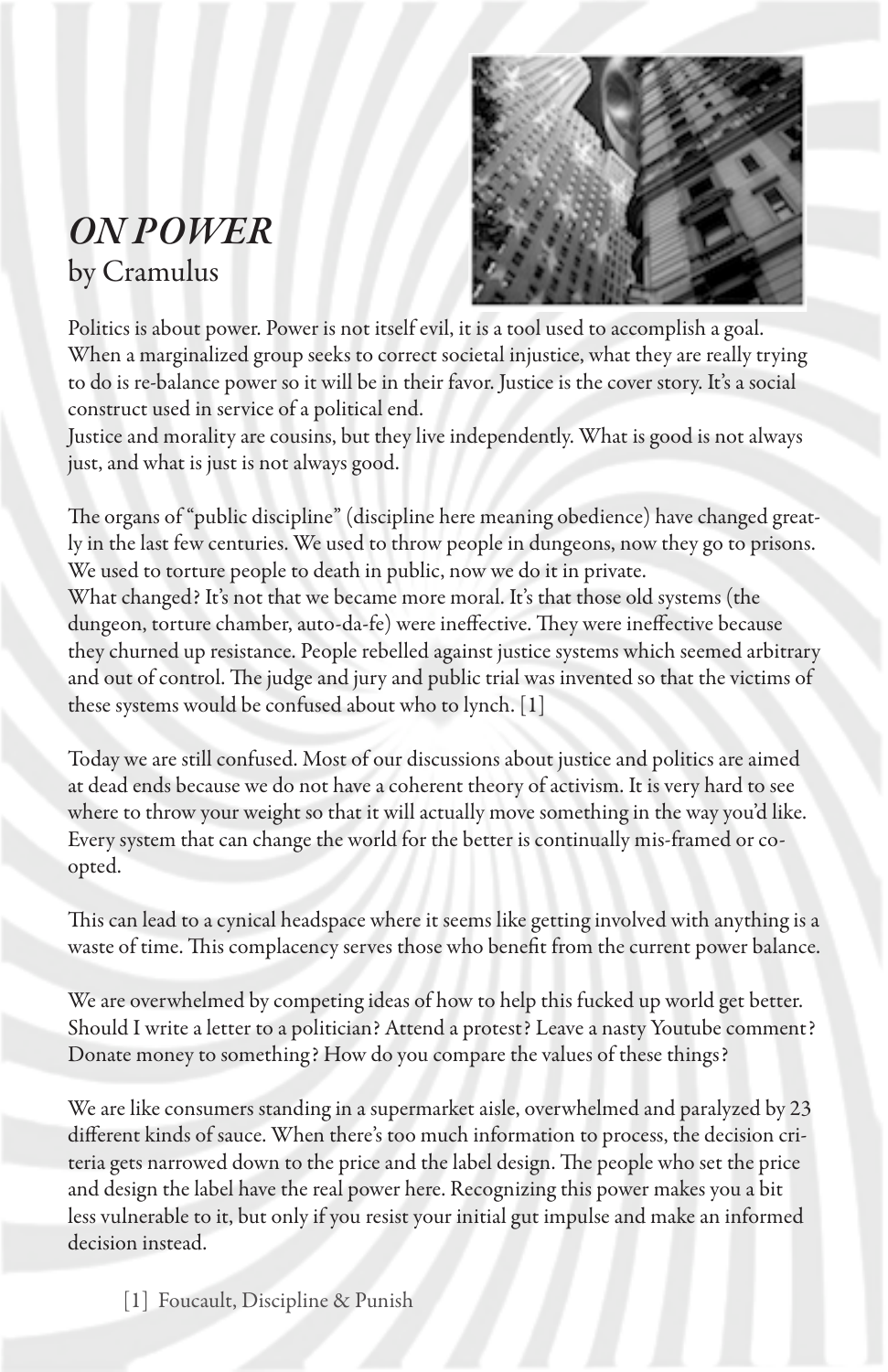#### *FORGET ACTIVISM* by Johnny Brainwash

Forget activism. Activism is for the ego. Organizing is for making change.

All your life, politics has been presented to you as a clash of ideas. Don't be fooled. Politics is about power.

Worry less about theory and more about practice. Study less philosophy and more history. Given a choice between studying and doing, do.

Learn the difference between goals and objectives, and between strategy and tactics.

When you join a group that claims to have no leaders, pay close attention. You'll find out who the leaders are.

Pay attention to how your group reproduces the social structures it claims to oppose. It almost certainly does. You can change some of these, but don't expect to undo centuries (or millennia) of culture overnight.

Remember that we've all got a piece of the truth. Another group that disagrees with you on strategy may still be doing their part. Or maybe not- just because they have a piece of the truth doesn't mean they know what to do with it. Remember that last sentence could also apply to you.

Never trust someone who's got all the answers, especially if it's yourself.

Never trust someone who rejects short-term change because it doesn't look like their revolution. Waiting for the revolution is like waiting for the messiah- you'll eat pie in the sky when you die (that's a lie).

Cultivate humility.

# **TF YOU CAN'T MANAGE TO DO** THE DISHES, DON'T TALK TO ME **ABOUT DOING REVOLUTION.**

- JOHNNY BRAINWASH

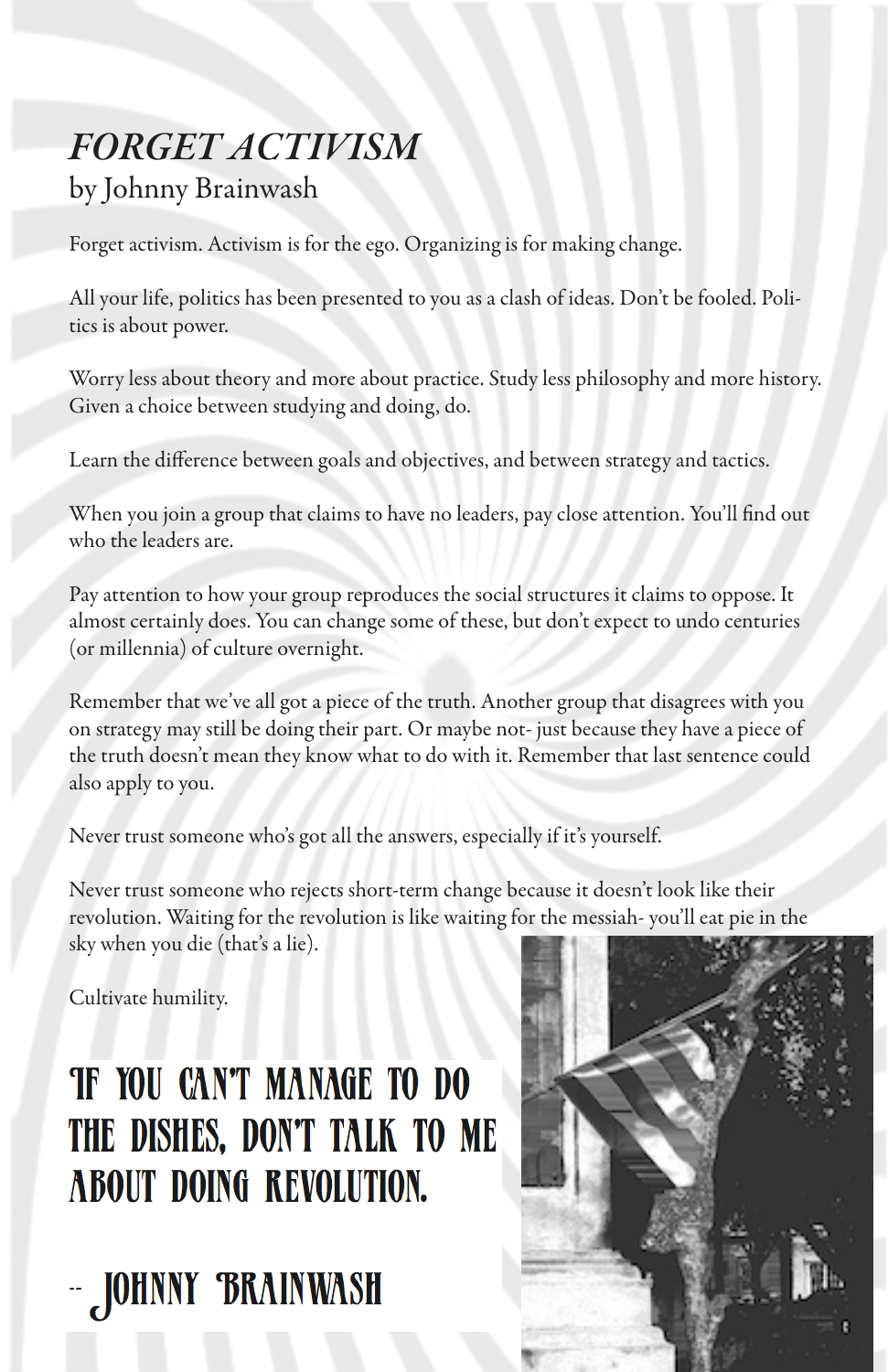#### *I THINK WE CAN HELP* from david

I think that politics and culture are fucked up and I think that we can help. I think that actvisim is helpful but activism is work and work is usually boring.

If you don't want to do activist work because it's boring, that's totally OK and I get that it's mostly boring.

If you say that you don't want to do activist work because it's not effective or you don't know where to start/what to do, or you have constructed a really solid arguments, then I think you're a liar. I mean, you might not even know that you're lying; you may believe well your own BS - but those reasons are stories that you tell yourself to excuse your laziness.

#### If you do want to do work, figure out what you want to work on.

It is possible to get sucked into the trap of being a True Believer (and you might end up accidentally working against your stated aims). Part of doing work is messing up and learning to work better!

To get started doing work: Figure out who is doing the work that you believe in, show up where that work is happening, offer to help.

It's usually really helpful to make snacks, take some notes, and take out the trash. Giving money to people and work that you believe in is helpful. The jerks are ridiculously well funded.

If you can't find any work that you admire, look harder and try to be less of a hater. There is so much good and useful and exciting work that is happening RIGHT NOW and it needs your help.

Remember that you'll be wrong sometimes and when you're wrong it's important to know how to say you're sorry (for real) and do better (because that's important).

Listen more. Listen better. Do more. Do better.

Find people you trust and do something with them. But if everyone looks like you, the problem is with the way your group works (not with the people who don't look like you and who aren't showing up).

Build coalitions; if the coalition feels comfortable, it probably isn't big enough. But that's just to start! There are so many folks doing so much great work!

Go help them, they need you!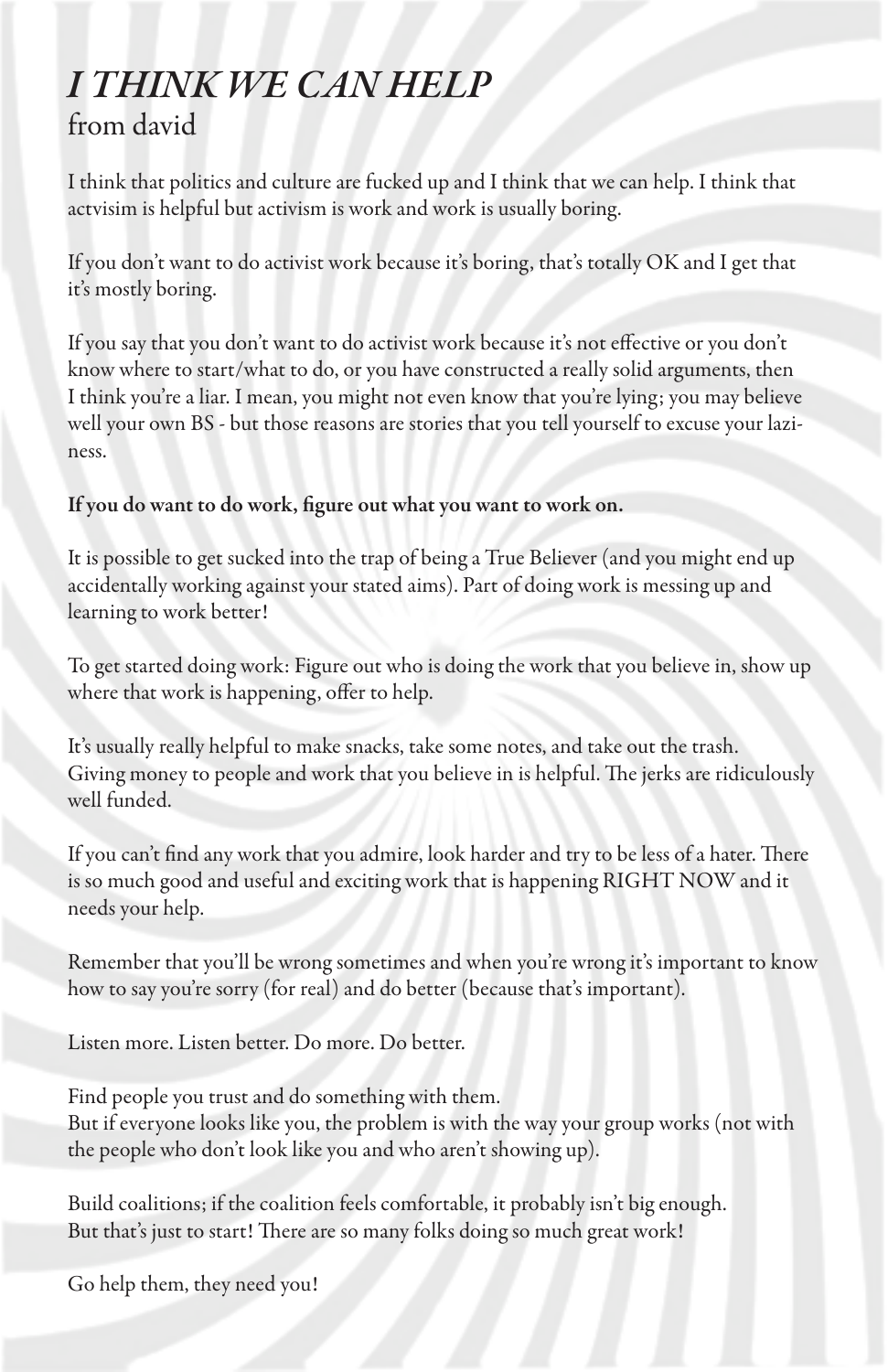#### *TOWARDS A DISCOPOLITIK* By Niccolo The Wholly Fooled

Discordianism is pretty unique in that while it, like the rest of the counterculture, grew out of a reaction to the empty promises of one-size-fits-all white-picket-fence modern living, it has a built-in immunity to the various traps that counterculture fell into.

Discordianism isn't something that you can stick on a lunchbox and sell as RebellionTM. You certainly can try, but unlike the hippies and the punks, Discordianism tends to attract people of many different walks of life, and as such there's 01,001 versions of Discordia. For every Discordian, there is a version of Discordianism. My Discordia is not YOUR Discordia, but they can inform each other. The fact that we've got a whole ecosystem of ideas to work with is our greatest defense against being turned into yet another prepackaged lifestyle-for-sale.

Therefore, I'd argue that a Discopolitik could be a useful tool for breaking down the barriers between ideologies and between subcultures. I might surmise that Eris has taken on a new role as Goddess of Information Overload. Not as nauseating insanity, but as a deep knowing that lets us mash-up and remix our ideas of what society should (or could) look like.

This Information Overload has taught us, by way of letting us peek into the lives of thousands of Average Joes across the globe, that most of us just want to get those things we need to get by, have some companions, and basically have a good time. Once you strip away the particulars of our worldviews, we're all just trying to figure out What's Going On and enjoy our lives.

The real downsides to IO are the overwhelming sense that everything is terribly uncertain, and the professional info-engineers taking advantage of all the noise, to get you to buy shiny things. This is the nuclear arms race of information. If those of us who want to keep the Eristic vibes a-flowin' can take the tools that the engineers have built, turn them towards liberation and calm in the face of Confusion, we'll really be getting somewhere.

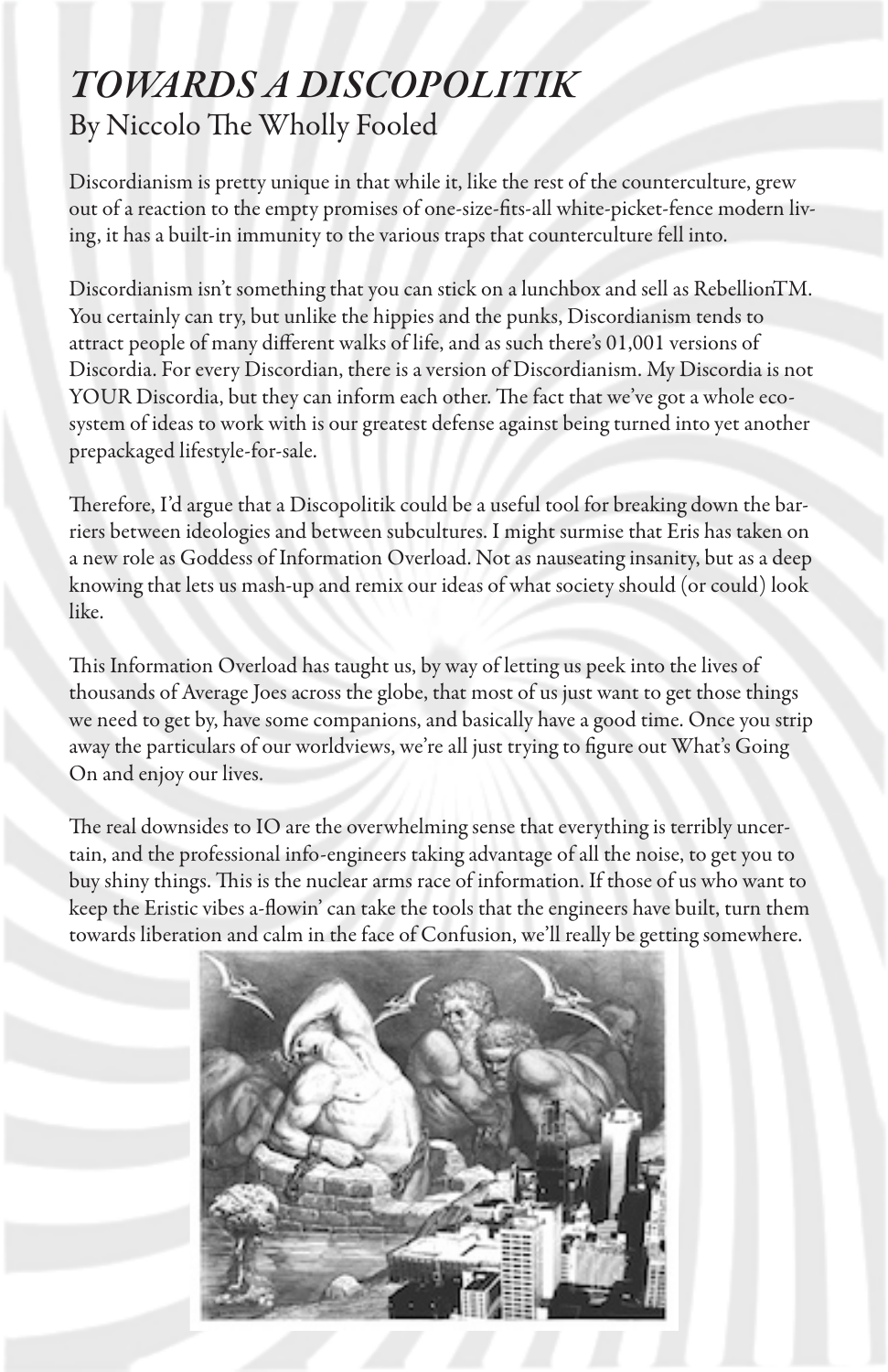#### *ON IMMUNE SYSTEMS* by Cramulus

It is disgusting to have to spend one's life jetting dirt in the face of the British public in the hope that in washing it they may wash off the acrid grease of their commercialism, the saline streaks of their hypocritical tears, the putrid perspiration of their morality, the dribbling slobber of their sentimentality and their religion. And they don't wash it! ...

--Aleister Crowley, The Soldier and the Hunchback

One of the things which disenfranchises people from just causes is that they often come with a lot of baggage. People will dismiss your point because some of its defenders are crazy. Some of the people who agree with you on a macro level also believe totally fucked up things on a micro level. When you support freedom

of speech, you are also defending the freedom of racists and fascists. Some of the people protesting government corruption also believe the the moon landing was a hoax. PETA wants to stop animal abuse, and also to end of the lives of all domestic animals. Some actual racists and sexists disguise their points behind a bid for equality.

In Zenarchy, Kerry Thornley (aka Lord Omar) wrote about the spiritual awakening of the 1960s as it flowered in San Francisco -- so many people were gathering in public parks to resist the dominant religious paradigm, and explore where spirituality could take them. But the movement also included a lot of crackpots, such as multiple people who thought they were the reincarnation of Cleopatra. These people's ideas weren't challenged or refined, they were embraced alongside everything else.

Discordianism was in some ways intended as a sort of vaccine. The early Discordians thought that if they presented a religion which was clearly too absurd and shoddily constructed to be a real religion, then the neo-pagan movement would have to reject them - and in doing so, would have developed an immune system against patent bullshit and be stronger for it. In essence, Discordianism's challenge to neo-paganism was merely to hold up a mirror.

Sometimes a cause really needs an immune system, a force within it that filters out the bad ideas, dead ends, and rough edges that keep people away from it. But also, you can't get too hung up on that, or all you will end up doing is alienating people who agree with you. Discordianism flipped off the neo-pagan movement, but the overall point was to help fix it. It was a middle finger of love.

Advocates of any cause need to develop an immune system: collective self-criticism. But know that this will never be complete. Too much ideological purity will kill momentum too, as cleaning house can become a major distraction. Any good idea comes bundled with bad ideas, so you can't let yourself get turned off to a whole movement by the actions of a few morons or shills.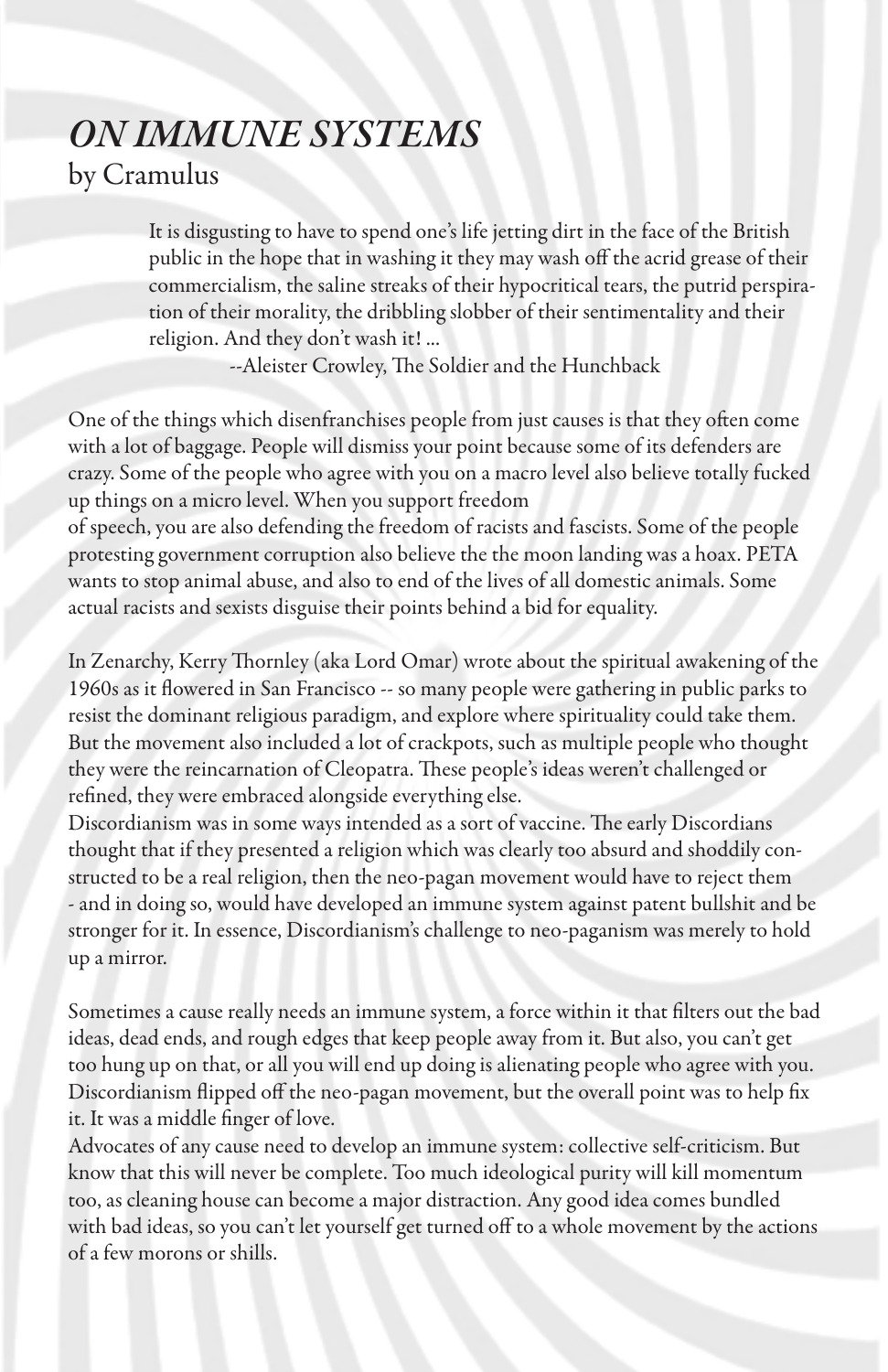#### *ON ONLINE ACTIVISM* by Simon Pook

Online activism is everywhere. We live in the golden age of crowdsourced politics. From change.org petitions to Tumblr tag communities - the Internet is fantastic for activism. And this is awesome, right? We live in an age abundant with information and people creating and sharing it.

But here's the thing about online activism; it's really easy. You just have to type comments into whatever internet box is in front of your face. This super low effort barrier is great for inclusion - so many more people have platforms to say things and do things than ever before, and that's super cool - but it means that there's probably a whole load more people saying things that you don't agree with than ever before, too. And it's really tempting just to write all this negative stuff off as only existing in cyberspace, to say that it doesn't really matter.

But I think that's a trap. In 2015 the distinction between cyberspace and meatspace doesn't really hold up anymore. The networks that we use to talk and make decisions, to change the world, to love and make love, are as real as the physical space around us — and we can't just say that things don't matter because they're on the Internet.

If we just ignore things we don't like online, it lets politicians write- off online views and petitions too. Online activism is as real as RL activism.

So what does this mean? For me, anyway, it means not just burying my head in the digital sand when I see something I don't agree with. Try and remember that there's (usually) a real person typing those words. You don't have to engage in a huge argument with some asshat, but remember that you cultivate your network. The world is existing more and more on the Internet, which means you have more power to change it!

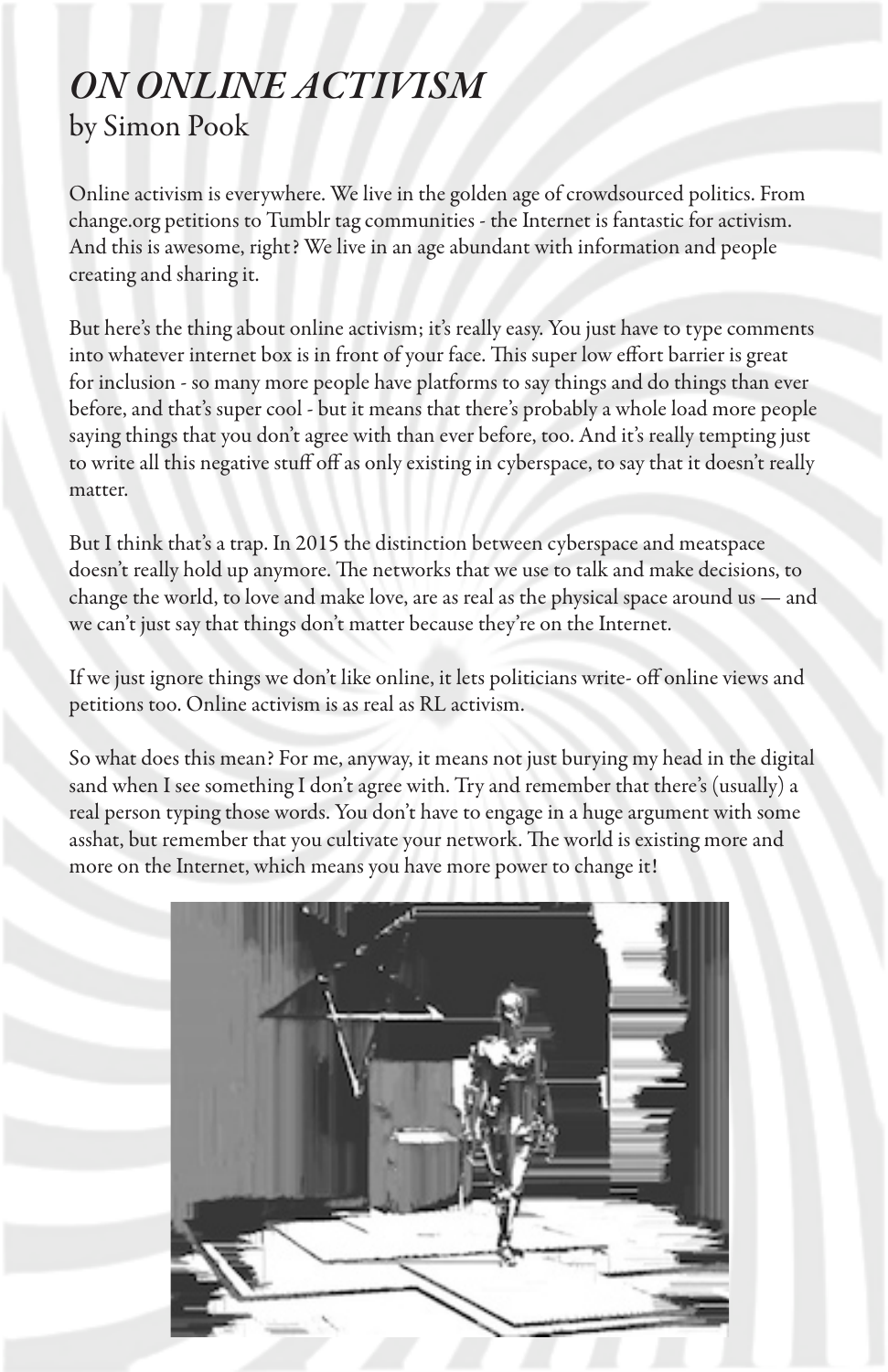## *FOR THE CAUSE. YOU DUMBASS.*

by the Good Reverend Roger

I am constantly told that as a Discordian<sup>TM</sup>, I am required to support disorder over order, or some Cause or another. Well, let me tell you something about Causes.

Every Cause is a system of some kind, and to support that system you are required to not question that system... And the moment you can't question ANY system, then the world has jammed a steering wheel up your arse, and it's gonna drive you around the block for a while.

Example: Social Justice Warriors, Tumblr style, of any flavor.

Let's say you're out to crush "thin privilege." You are not permitted to allow for common sense. You are not permitted to display intelligence. You are in fact required to insist that there are no health issues related to being morbidly obese. Reality cannot be acknowledged, or the other members of the Cause will turn on you like a pack of rabid shrews.

Another example: Tea Party Members.

To gain any traction in the Cause, you have to repeat incredibly stupid things, despite these things having been proven false any number of times (Obama's birth certificate, Benghazi as a sole result of Obama's actions, the notion that all your friends aren't actually racist, etc). If you voice any doubt at all, then you are a filthy communist liberal atheist hippie, and they throw you out of the American Legion.

In short, joining a Cause means no longer thinking for yourself.

Even the Discordian Cause, if you're foolish enough to view Discordianism that way. No, instead you have become a quadruped, and your job is to carry the Cause on your back, like Juan Valdez was your boss.

This is not to say that there isn't strength in numbers, or that you shouldn't organize to demand redress or just to kick a motherfucker in the 'nads... But the moment you start thinking of your activity as a Cause, then any potential good you may have accomplished is outweighed by the moral blind spot that you have just created.

Also, you don't get invited to parties anymore, because Causes are boring to people who haven't crawled under the same fart blanket as yourself.

Conspiracy theorists think people avoid them because people are afraid of The Truth, but they're wrong. People avoid conspiracy theorists because they can't talk about anything else and it's boring as hell.

So the moment you join a Cause, you have become that which you despise most: A DUMBASS.

Well done.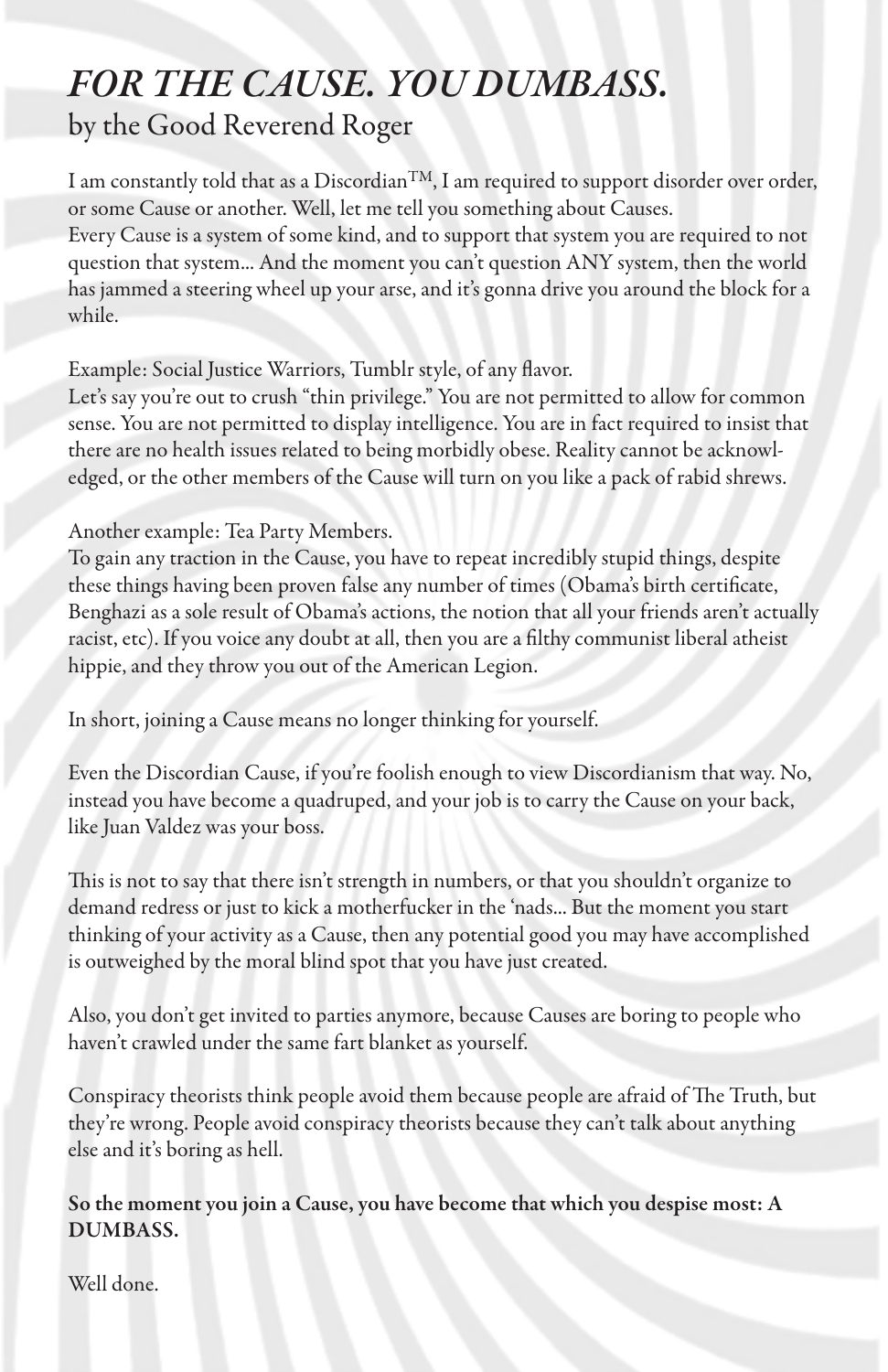### *WHO'S AT THE PROTEST AND HOW DOES IT WIN?* by Pope Olboyfloats

I've worked as a labor organizer and a political organizer. If you don't know what that job entails, allow me to explain. Basically, I was one of the people coordinating 'astro-turf ' protests. Instead of explaining the boring aspects of my job, that mainly consisted of "paperless paperwork," I'd like to paint a picture of what actually makes up your average protest.

#### At every protest where you will find two groups on either side of a polarizing issue you will find this breakdown:

One of the biggest portion of the attendees are organizers. These are paid employees on either sides (yes, both sides do this) whose job is to "fill seats," and coach the preselected press spokespeople. This can be political, labor, or community organizers. They all basically do the same job. Working the healthcare debate I would frequently see all three types of organizers at the same events.

The next biggest portion of the attendees are people with some relationship to an organizer. These people usually don't even care about the issue, but care about the organizer. This can be anything ranging from friends, acquaintances, lovers, and literally homeless people the organizer paid to show up. This group usually includes the press spokespeople because they are most likely to stay on talking points and are less energetic than the true believers.

A slightly smaller portion of the attendees are true believers. These are the people the organizers have made contact with either through canvassing, phone-banking, or holding open events. They are easy to spot and are the best volunteers, yet are usually passionate to a fault and will cause trouble if the organizers don't keep them on a short leash. Any good organizer who's been at the job for a while has a small Rolodex of many true believers about many different issues. I knew climate believers, heathcare believers, anti-war believers, anarchists, etc, and I kept notes on all of them. A big part of my job was to pamper these people and make them feel special enough that they'd be willing to do any task I assigned them without compensation.

An even smaller portion of the attendees are what we call 'hit men'. These are usually ex-military operatives who decided to take on a safer, more lucrative job. These people do 'opposition research,' and usually have at least one or two moles on the opposition side digging up dirt for them. Their job at the protest is usually to either cause or contain trouble, and sometimes both if you can believe that.

Finally, the smallest portion of attendees are the trolls and onlookers. These people have no interest in the issue, have no connection to organizers, and are either there to just watch or cause trouble. All novice organizers waste lots of time trying to activate this group into the true believer group, while veteran organizers simply herd their crowd away from them.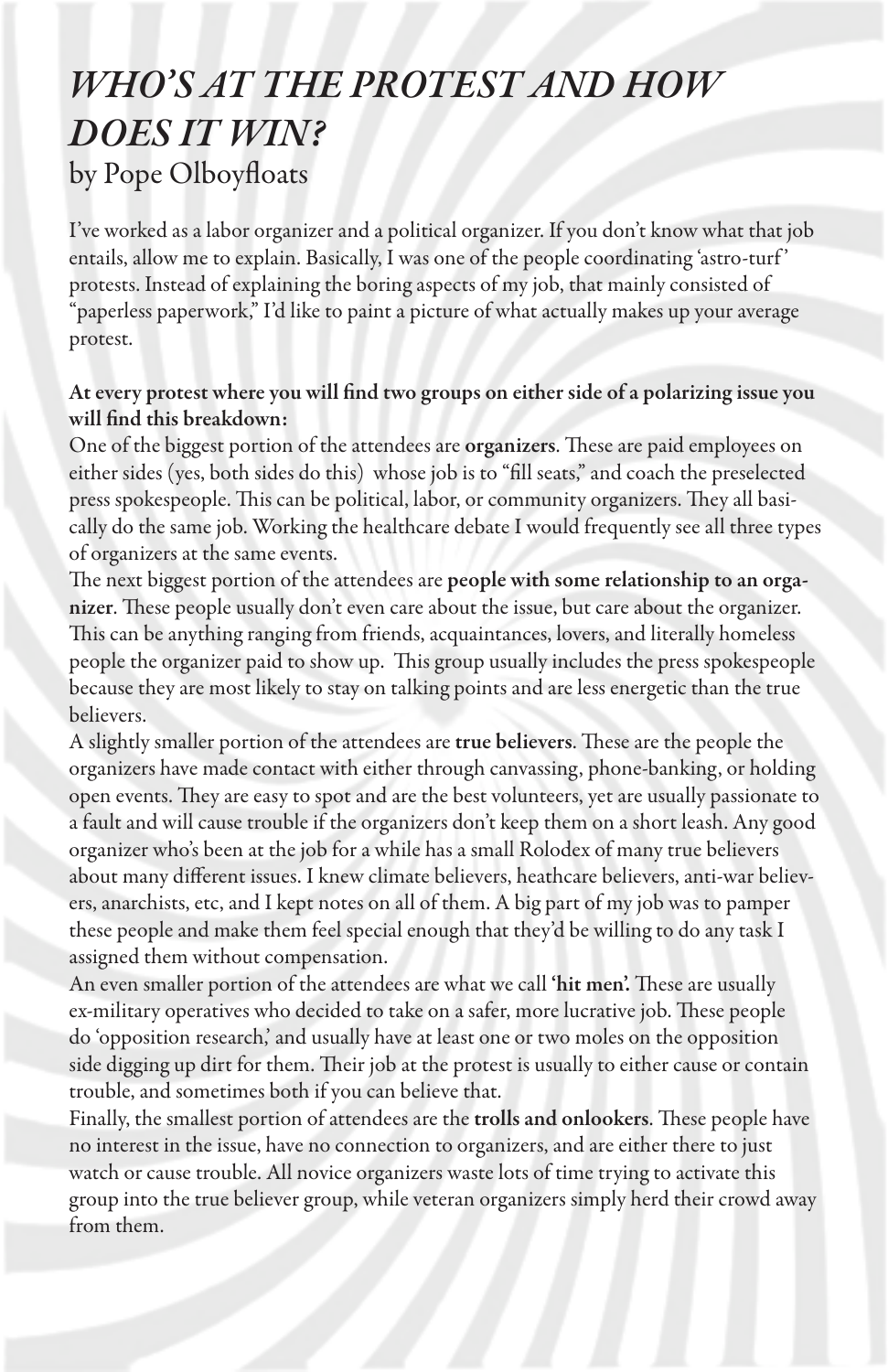Now that you know what makes up a protest, allow me to illustrate what is considered a 'victory protest.' There are three key things that all organizers want to happen at a protest. These are:

1- Positive, prime time press coverage that focuses on prepared talking points. This is a messaging win.

2- Positive feelings of true believers. Making the true believers feel they accomplished something is the best way to activate them into doing more free work for you.

3- Opposition shame. If the opposition is made to look bad in literally ANY way, it's considered a win.

Good organizers can get all 3 victory conditions in most protests. Notice that "making actual change" is not a victory condition.

#### *SYSTEMS VS THE SYSTEM* By Placid Dingo

One of the most common expressions of frustration against the general trend of extremely horrible people doing extremely horrible things and making extremely large amounts of money as a result, is to rail against 'the system', often with phrases such as 'the system is corrupt', 'crush the system', 'f- the system' and so on. I have a feeling that this language, and the thought that accompanies it is tragically misguided, and I'm going to try to explain why here.

A good metaphor evokes images that help to make it easy to understand a concept. One metaphor used in the Discordian work 'Black Iron Prison' makes liberal use of the metaphor 'the machine.' In this metaphor we are all part of the machine; one cannot 'fight' the machine because we are the very cogs and gears that make it. Any attempt at change antagonistic to the machine will either be eliminated, subverted or accommodated cleanly. For some reason, the metaphor of 'the system' doesn't hold the same nuance. We talk of the system almost as though it were on one side of the world and we were on the other, when of course, that is not true. Political hegemony is upheld by people WE vote for. The BP disaster saw the spill of oil WE needed for our cars, and globalization is fueled by our participation in the global economy; at any level.

Let's stretch the system metaphor. 'The system' is a name given to a collection (occultists might say 'an EGREGORE') of smaller systems that link up together. These systems are in constant flux. We are a component of the system, and the system is a part of us (we both influence and are influenced by Microsystems that make up The System). We're not really going to deal with The System any more. We're going to talk about systems in general.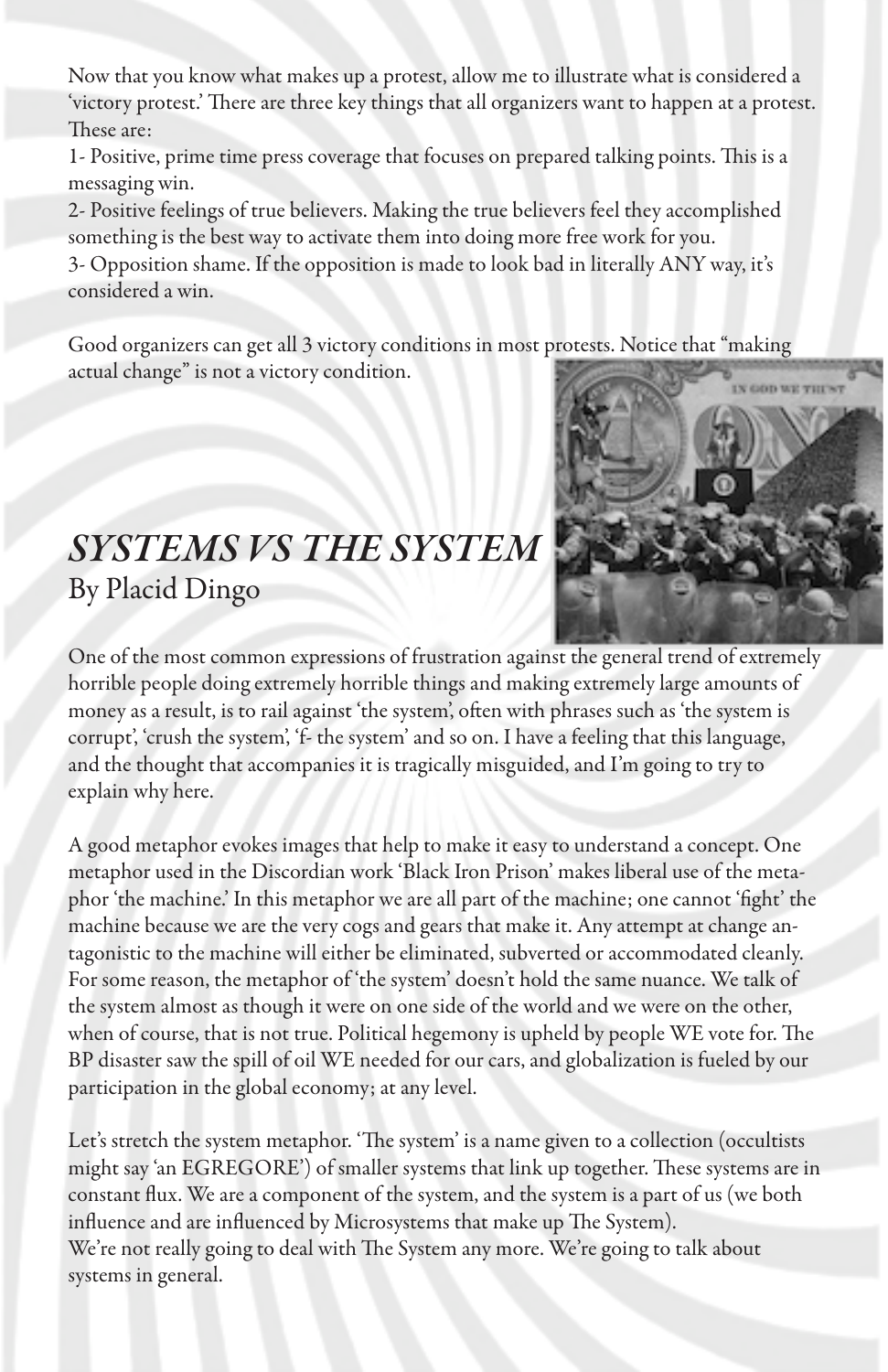I personally have grown to dislike the idea of Random acts of kindness. Why?

Because the things that are making the world worse, generally, are not random, but systematic. Exploitation of the world's poor is possible BECAUSE it's done in the same way, day after day. Successes that cannot be made systematic are not meaningful.

What I'm suggesting is a way of thinking of 'systems' as the tools for change, rather than 'fighting The System' as a method of change.

What sort of systems can or have produced change? Vegetarianism or Veganism present one example. World Heritage, Environmental Regulations, Animal Welfare and changes in marriage law are good examples for the same reason above; they are systematic changes, they have had an effect yesterday, are effective today, and will meet with success tomorrow. Compare this to any of the attempts by Adbusters to subvert or destroy Capitalism. A mighty struggle may be an exciting narrative, but it is not generally likely to get results.

Again, if metaphors can shape the thinking behind our action, maybe we need to lose the idea of 'fighting a battle' and expand on the concept of 'building a village'. Counter-culture belongs to the first category, the battle allegory. It is parasitic, a reaction against the 'mainstream'. Instead of a focus on counterculture we should focus on 'culture,' building alternatives instead of struggling against the existing culture or system.

If you just skimmed it, here's the main idea;

The System is actually a collection of interrelated competing systems. If we want to cause change we should focus on supporting or building systems that can thrive within The System, thereby causing positive change.